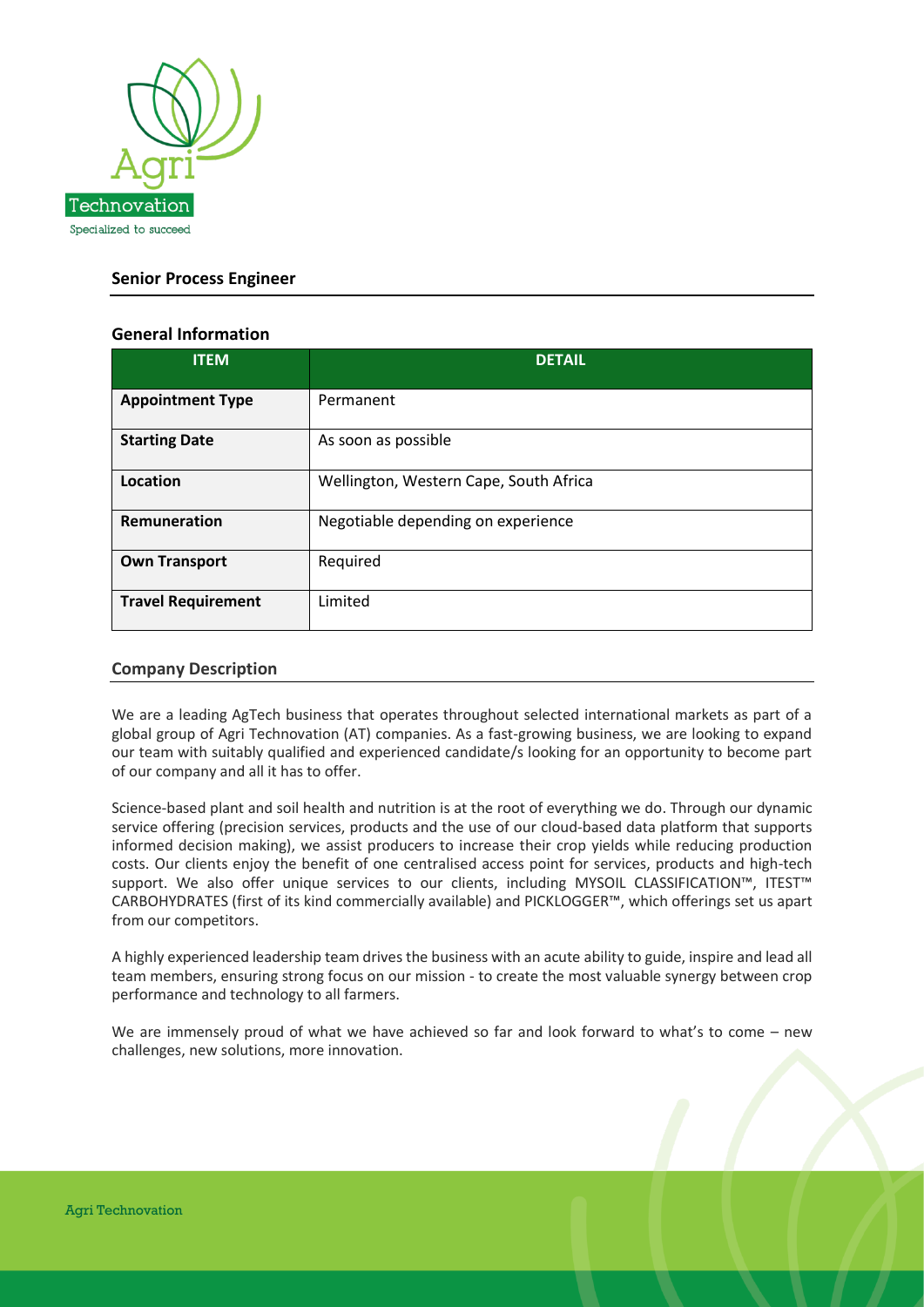## **Job Description**

The Senior Process Engineer position is a permanent position based in Wellington. This position will form part of the Process Engineering team supporting process engineering and production by adapting and applying lean production and process engineering practices and techniques.

#### **Main Responsibilities**

- Drive continuous improvement of efficiency & performance, including optimising the plant layout to improve production flow.
- Review current systems and procedures and recommend best practices.
- Develop monthly progress reports and provide feedback to the HOD.
- Troubleshoot on-site problems with production processes.
- Adhere to and continuously update procedures and standards.
- Process control, including monitoring the products processed and reporting variances.
- Provide input on production related capital projects.
- Ensure that all scheduled maintenance jobs are conducted and adhered to.
- Ensure safe working practices.

#### **Skills and Capabilities**

- Excellent work ethic
- Strong problem-solving capabilities
- Strong analytical skills
- Ability to maintain high standards under pressure
- Strong attention to detail
- Ability to make timely decisions

#### **Minimum Requirements**

#### Qualifications

- Relevant tertiary qualification in BEng or BSc Eng (Chemical/Process Engineering).
- Fully bilingual (Afrikaans and English).
- High proficiency in Microsoft Suite (Word, Excel, PowerPoint).
- Excellent interpersonal skills.
- Good understanding of production and process engineering processes, procedures, and systems.

Experience

- Minimum of 5 10 years of experience as Chemical/Process Engineer in a production environment.
- Experience in the agricultural industry would be advantageous.